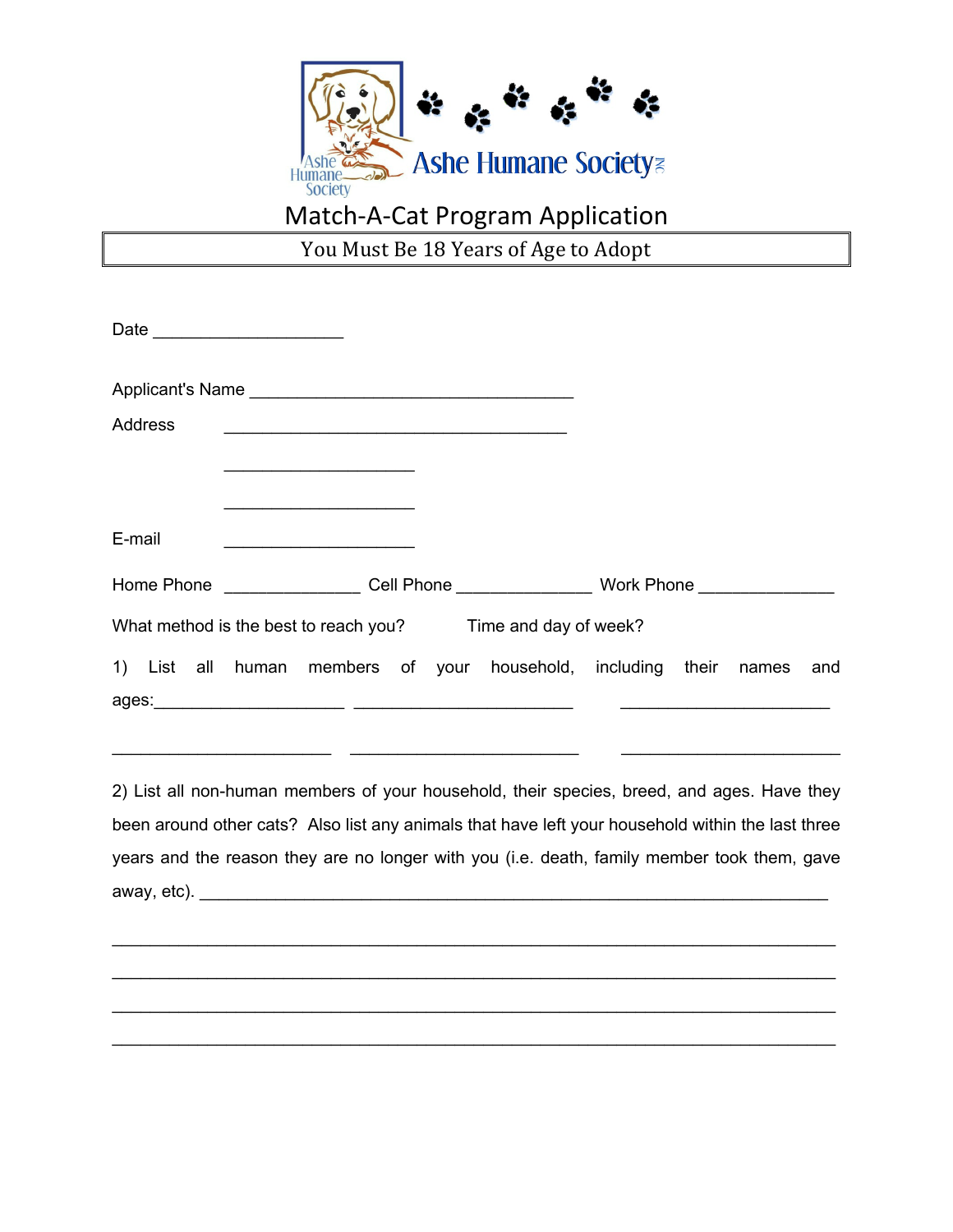

## Match-A-Cat Program Application

3) What is your reason for wanting to adopt a cat? Be specific – friend for another pet, emotional support animal, hiking companion, etc.

4) Give a brief description of what your average day is like. Are you home all day, or are you gone 8+ hours daily. How many hours will the cat be home alone. If your lifestyle is currently different now, than what it is normally, or if it varies depending on the time of year, please describe those days as well.

5) What is your personality like? Are you more of an introvert, or extrovert? Do you like to entertain, or prefer to chill out and binge watch your favorite shows?